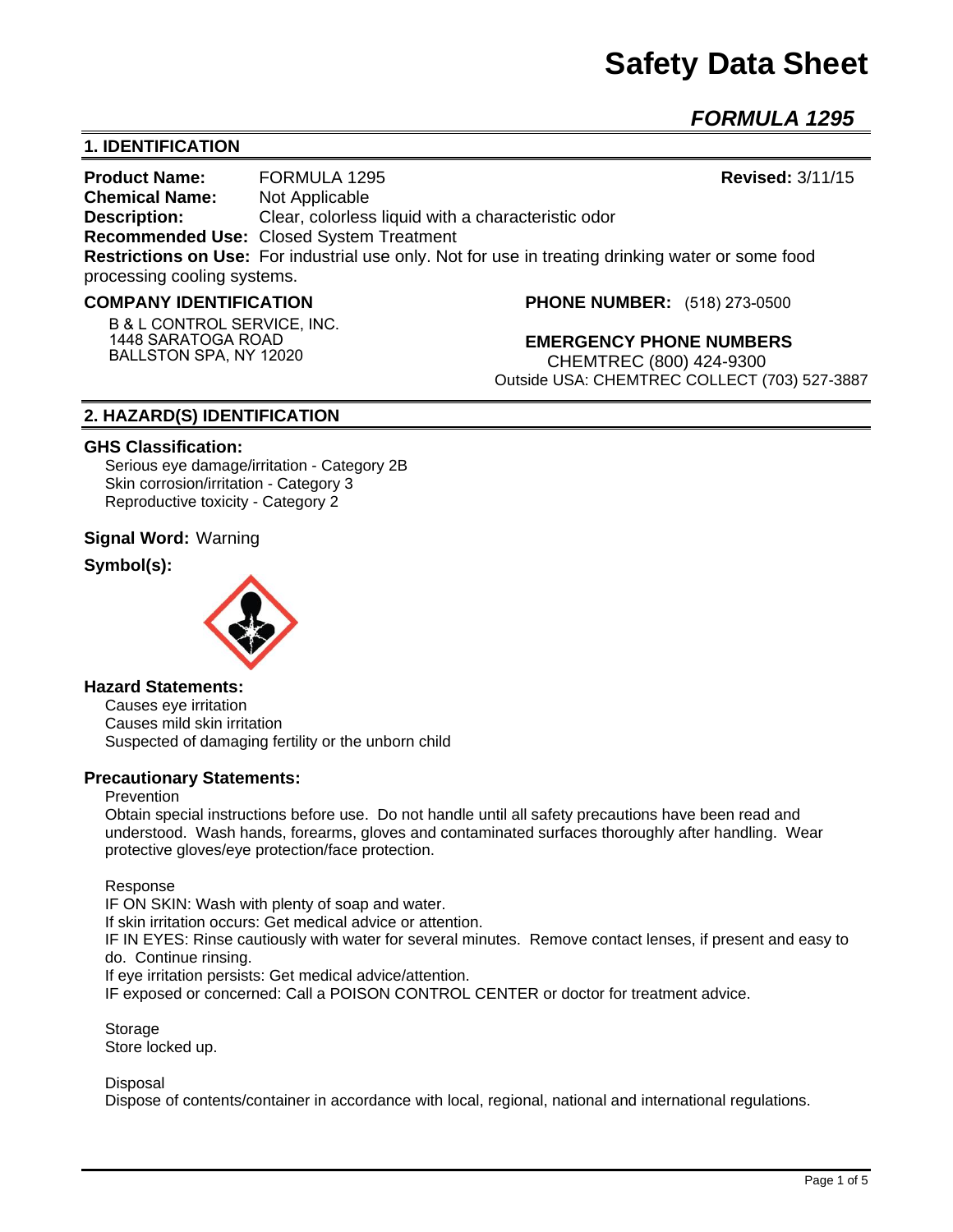## **Hazards Not Otherwise Classified:** None Known.

# **Percentages of Components with Unknown Acute Toxicity:**

Inhalation: 7%

| <b>3. COMPOSITION / INFORMATION ON INGREDIENTS</b> |                 |               |  |  |
|----------------------------------------------------|-----------------|---------------|--|--|
| <b>CHEMICAL INGREDIENTS</b>                        | <b>CAS NO.*</b> | PERCENT (%)** |  |  |
| <b>MOLYBDATE SALT</b>                              | 10102-40-6      | M             |  |  |
| <b>BORIC ACID</b>                                  | 10043-35-3      | M             |  |  |
| SODIUM BENZOTRIAZOLE                               | 15217-42-2      | M             |  |  |
| 2-PROPENOIC ACID, POLYMER WITH SODIUM PHOSPHINATE  | 71050-62-9      |               |  |  |
| SODIUM TETRABORATE DECAHYDRATE                     | 1303-96-4       | M             |  |  |

#### **Legend: L=<1%; M=1-10%; H=>10%**

#### **\* Exposure limit and regulatory information in Sections 8 & 15**

**\*\* Exact percentage is a trade secret. Concentration range is provided to assist users in providing appropriate protections.**

#### **4. FIRST AID MEASURES**

- **Eye Contact:** Immediately flush with clean, cool water for 15 minutes and if irritation persists, get medical attention.
- **Skin Contact:** Immediately wash skin with soap and plenty of water while removing contaminated clothing, for at least 15 minutes. If irritation persists, get medical attention. Launder contaminated clothing before reuse.
- **Inhalation:** Remove victim to fresh air. If individual experiences nausea, headache, dizziness, has difficulty in breathing or is cyanotic, seek medical attention. If not breathing, give artificial respiration via a suitable mechanical device such as a bag and mask. Do not use mouth-to-mouth resuscitation.
- **Ingestion:** Do not induce vomiting. Rinse mouth with copious quantities of water first and get immediate medical attention. Drink several glasses of water. Never give anything by mouth to an unconscious person. If vomiting occurs, keep airways clear.
- **Note to Physician:** There is no specific antidote. Treatment of overexposure should be directed at the control of symptoms and the clinical condition of the patient. Aspiration may cause lung damage. Probable mucosal damage may contraindicate the use of gastric lavage.

## **Most Important Symptoms/Effects:**

**Eye Contact:** Prolonged contact may cause irritation.

**Skin Contact:** Prolonged contact may cause mild irritation.

**Inhalation:** Vapors or mists may irritate respiratory passages.

- **Ingestion:** May be mildly toxic. May cause gastrointestinal irritation. Do not take internally. May cause nausea, vomiting, and/or diarrhea.
- **Indication of Immediate Medical Attention and Special Treatment, if Necessary:**

Other than acute, none known. See section 11 for toxicological information.

## **5. FIRE FIGHTING MEASURES**

**Suitable (and Unsuitable) Extinguishing Media:** Any media suitable for the surrounding fire.

**Specific Hazards Arising from the Chemical:** Product may be irritating to the eyes, skin, and respiratory system. Closed containers may rupture (due to buildup of pressure) when exposed to extreme heat. If evaporated to dryness, some product residuals may burn. Thermal decomposition may release oxides of carbon and nitrogen.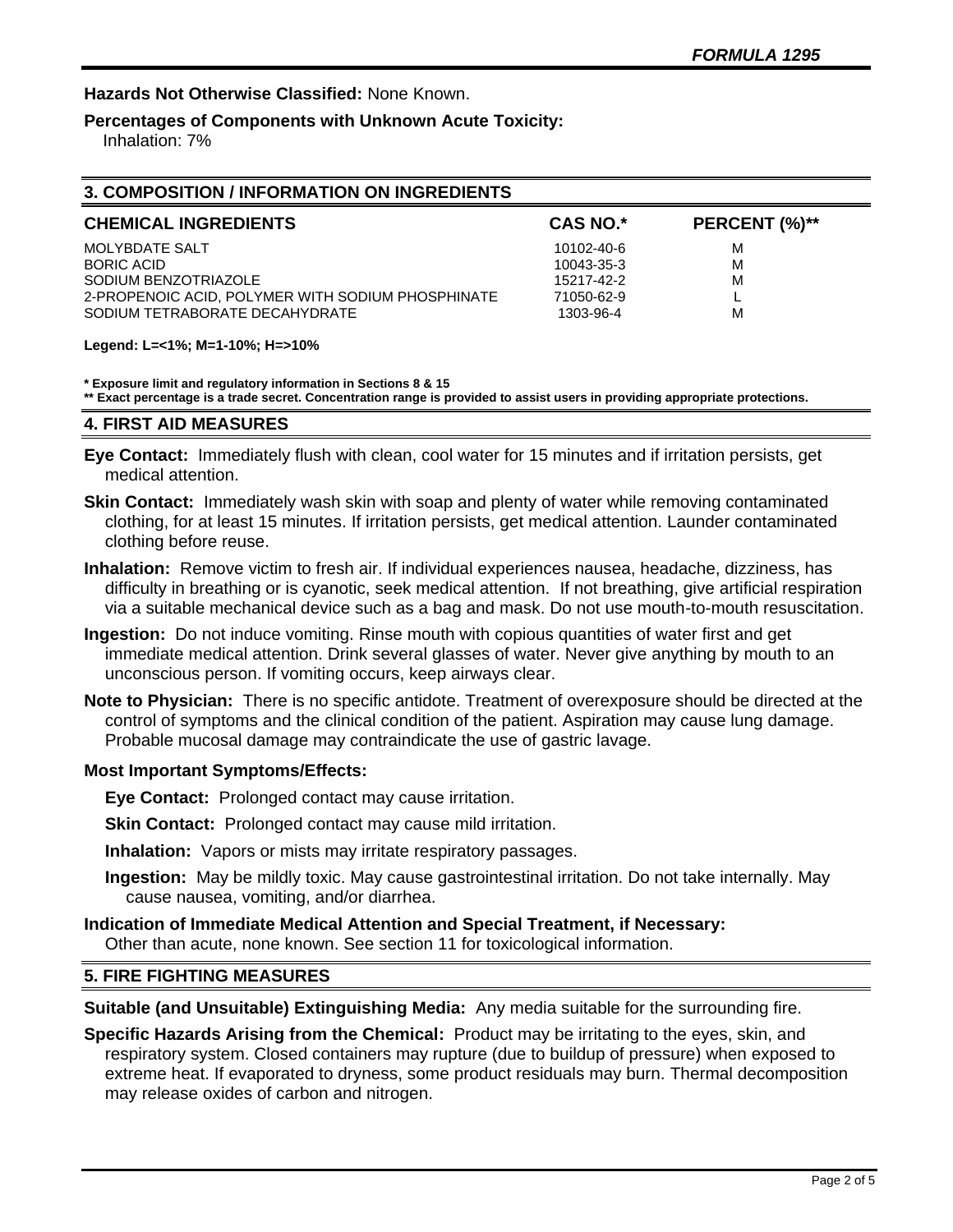**Special Protective Equipment and Precautions for Fire-Fighters:** Wear self-contained breathing apparatus and full turn-out gear. Approach fire from upwind direction. If possible, move containers away from fire. Cool fire exposed containers with water spray. If containers rupture or leak, product may evolve irritating or toxic gas under extreme heat. Contain runoff.

## **6. ACCIDENTAL RELEASE MEASURES**

#### **Spill Containment and Clean-up Instructions:**

Wear suitable protective equipment found in section 8. Small spills may be flushed with copious quantities of water, preferably to a sanitary sewer or waste treatment facility. Larger spills may be absorbed in sawdust or other absorbent and sweepings disposed of in an approved landfill. The area may then be flushed with copious quantities of water. Floor may be slippery; use care to avoid falling. Avoid release of this product into the environment to prevent contamination of soil, sewers, natural waterways and/or groundwater. See Section 12 for Ecological Information.

## **7. HANDLING AND STORAGE**

#### **Handling and Storage:**

Store in a cool, dry, well ventilated area, between 10°C and 49°C. Keep containers tightly closed when not in use and follow all recommended safety precautions when handling the material. Keep out of sun and away from heat or open flame. Keep away from incompatible materials. See Section 10 for incompatible materials.

## **8. EXPOSURE CONTROL / PERSONAL PROTECTION**

**Engineering Controls:** General ventilation expected to be satisfactory

## **PERSONAL PROTECTION EQUIPMENT**

**Respiratory:** Not normally required.

**Eyes and Face:** Chemical resistant goggles or face shield.

**Hands and Skin:** Chemical resistant rubber, neoprene latex or PVC

**Other Protective Equipment:** Eyewash station in area of use. Wear long sleeve shirt, long pants, and boots.

## **EXPOSURE GUIDELINES**

**Exposure Limits:** 

**COMPONENT TLV** MOLYBDATE SALT 5 mg/m<sup>3</sup>(Mo)

# **9. PHYSICAL AND CHEMICAL PROPERTIES**

| <b>Appearance and Odor:</b>         | Clear, colorless liquid with a characteristic odor |                                        |                        |
|-------------------------------------|----------------------------------------------------|----------------------------------------|------------------------|
| <b>Odor Threshold:</b>              | N.D.                                               | <b>Vapor Pressure:</b>                 | N.A.                   |
| pH (undiluted):                     | $6.5 - 7.0$                                        | <b>Vapor Density:</b>                  | <1                     |
| <b>Freeze Point:</b>                | $<$ 0°C (32°F)                                     | Specific Gravity(@22°C):               | 1.072 - 1.082          |
| <b>Boiling Point:</b>               | $> 100^{\circ}$ C (212°F)                          | <b>Solubility in Water:</b>            | Complete               |
| <b>Flash Point:</b>                 | <b>None</b>                                        | <b>Partition Coefficient:</b>          | N.D. (n-octanol/water) |
|                                     |                                                    | <b>Auto-Ignition Temperature:</b>      | N.D.                   |
| <b>Evaporation Rate:</b>            | 1.0                                                | <b>Decomposition Temperature: N.D.</b> |                        |
| Flammability (solid, gas): No       |                                                    | <b>Viscosity:</b>                      | N.A.                   |
| Flammable Limits in Air: LFL - N.A. | $UFL - N.A.$                                       |                                        |                        |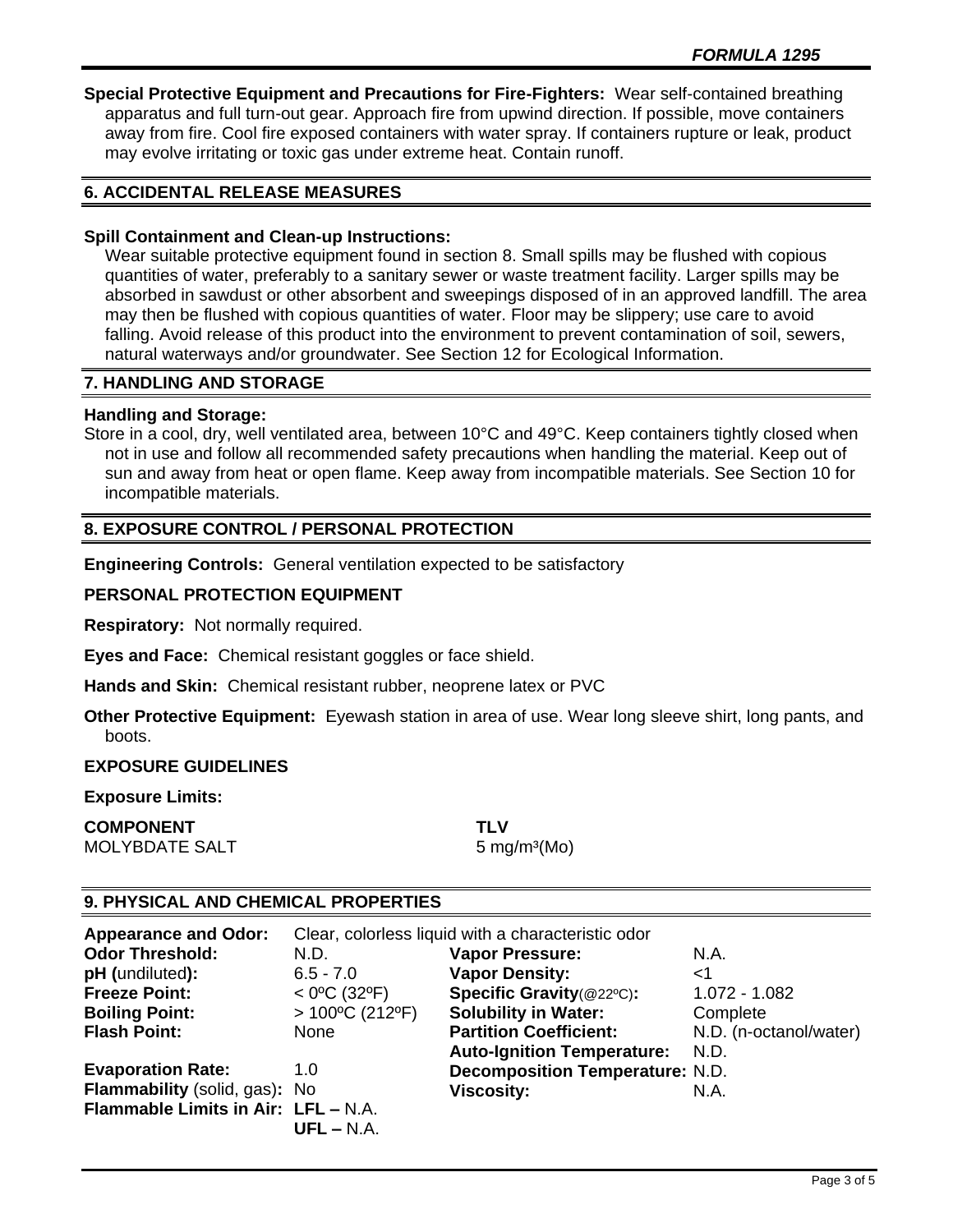# **10. STABILITY AND REACTIVITY**

**Reactivity:** Not normally reactive at normal temperatures and pressure.

**Chemical Stability:** Stable under normal conditions

**Possibility of Hazardous Reactions:** Will not occur under normal conditions.

**Conditions to Avoid:** Avoid excessive heat, sparks or open flames.

**Incompatible Materials:** Concentrated acids or oxidizing agents.

**Hazardous Decomposition Products:** Thermal decomposition may release oxides of carbon and nitrogen.

## **11. TOXICOLOGICAL INFORMATION**

**Ingestion Testing:** Rat, LD50: > 5,000 mg/kg\*

**Skin Testing:** Rabbit, LD50: > 5,000 mg/kg\*

**Inhalation Testing:** None established for this product.

\*Calculated based on GHS acute toxicity formula.

# **CHRONIC TOXICITY DATA**

**Sensitization Testing:** None established for this product.

**Other Testing:** None established for this product.

**Routes of Exposure:** Eyes, Ingestion, Inhalation, Skin.

**Eye Contact:** Prolonged contact may cause irritation.

**Skin Contact:** Prolonged contact may cause mild irritation.

**Inhalation:** Vapors or mists may irritate respiratory passages.

**Ingestion:** May be mildly toxic. May cause gastrointestinal irritation. Do not take internally. May cause nausea, vomiting, and/or diarrhea.

**Medical Conditions Aggravated by Exposure:** None known.

**Chronic Effects from Repeated Overexposure:** Other than short term effects, none established.

# **12. ECOLOGICAL INFORMATION**

## **Aquatic Toxicity Data:**

 Invertebrate: Daphnia magna, EC50/24hr: > 1,000 mg/l\* Fish: Rainbow trout, LC50/96hr: > 1,000 mg/l\* \*Calculated based on GHS acute aquatic toxicity formula.

**Product Fate Data:** None established for this product.

**Biodegradation Data:** None established for this product.

## **13. DISPOSAL CONSIDERATIONS**

**Waste Disposal:** Dispose of in accordance with local, regional, national and international regulations. Contact the Hazardous Waste representative at the nearest EPA Regional Office for guidance. Container Disposal: Triple rinse container (or equivalent) promptly after emptying and offer for reconditioning if appropriate. Empty the rinsate into application equipment or a mix tank or store rinsate for later use or disposal.